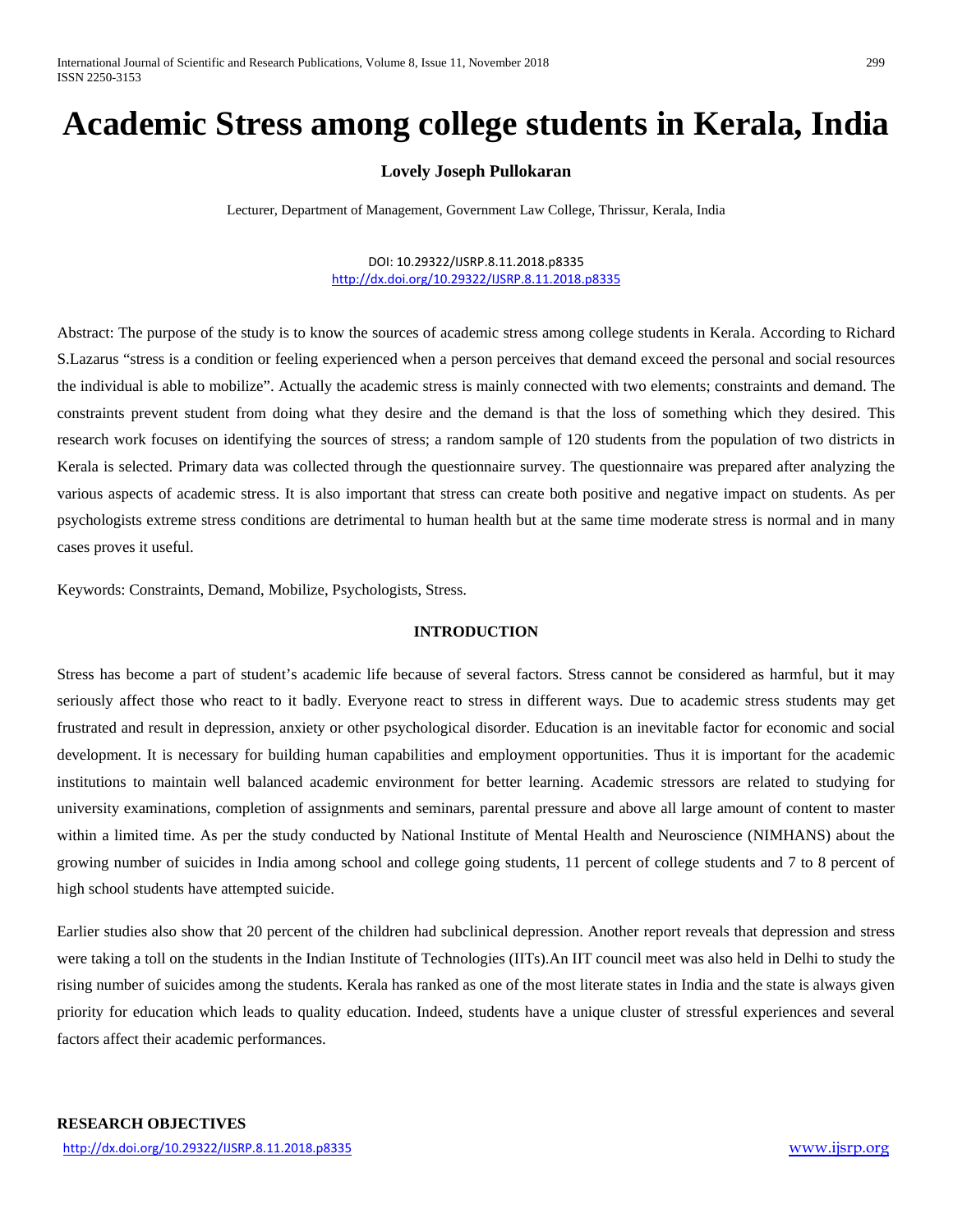International Journal of Scientific and Research Publications, Volume 8, Issue 11, November 2018 300 ISSN 2250-3153

- To identify the causes of stress among college students.
- To analyze the consequences of stress.
- To give possible recommendations upon research analysis.

#### **LITERATURE REVEW**

Stress is "a dynamic condition in which an individual is confronted with an opportunity, constraint or demand related to what he or she desires and for which the outcome is perceived to be both uncertain and important" (R.S Schuler) .Stress is physics word which refers to the amount of force used on a object and it relates in real life as to how certain issues that carry force applied to human life (Wheeler 2007, 2). Stress is "an uncertain reaction to external and internal factors" that means a negative or positive reaction to environmental stimuli (Pargman 2006, 5)'Bernstein et.al. (2008) define the source of stress as every circumstance or event that threatens to disrupt people daily functioning and causes them to make adjustments.Phinney and Haas (2003) stressed out sources of stress more specifically as a unique set of stressful encounters among student which includes, financial issues, responsibilities and a heavy academic load.





#### **Stress Factors of College Students.**

College students are stressed because of several factors namely academic factors, personal factors and environmental factors. Students may get stressed by increased workloads. They have to learn a lot of content for a semester and they are forced to over schedule their plan to complete their assignment and seminar presentations. At the same time some of the students are stressed because of language problems and missing lectures.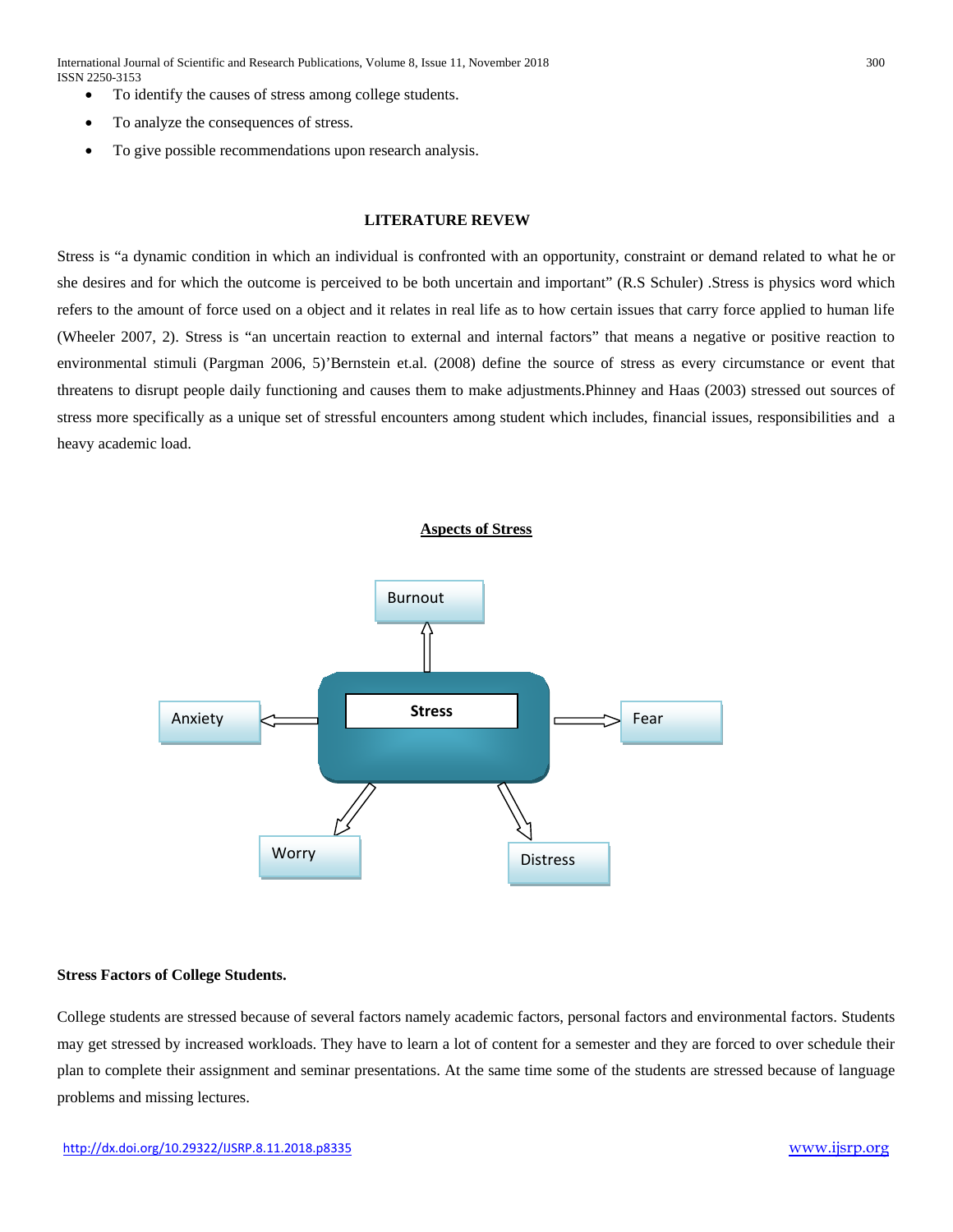Personal factors too affect the student academic performance and stress them up. Change in living environment, change in sleeping habits due to academic workload, responsibility related to holding a job while studying, also financial difficulties make a student tensed and depressed. Poor nutrition and unhealthy eating habits increases the students stress level. Students may feel discomfort being in a new environment which adversely affects their studies. Human body needs some rest and break from time to time. A student who lacks skills of using computer for academic purposes is another cause for stress. Apart from this bad living condition, fear, future worries, divorced parents and their unrealistic expectations also stress them up.

Normal or moderate stress is beneficial which leads to better performance. But uncontrolled stress can cause exhaustion, depression and several other diseases. Stress affects the productivity or output of the student. Stress makes the student confused and tensed, also suffer from amnesia.



#### **Research methodology**

**Methods of data collection:** combination of interview ad questionnaire method is used to collect data from the respondents.

**Sample design:** Under sample design method the method of random sampling is used to collect data from the respondents.

**Sample size:** Size of 120 respondents is taken for the collection of data.

Statistical tool used: Percentage method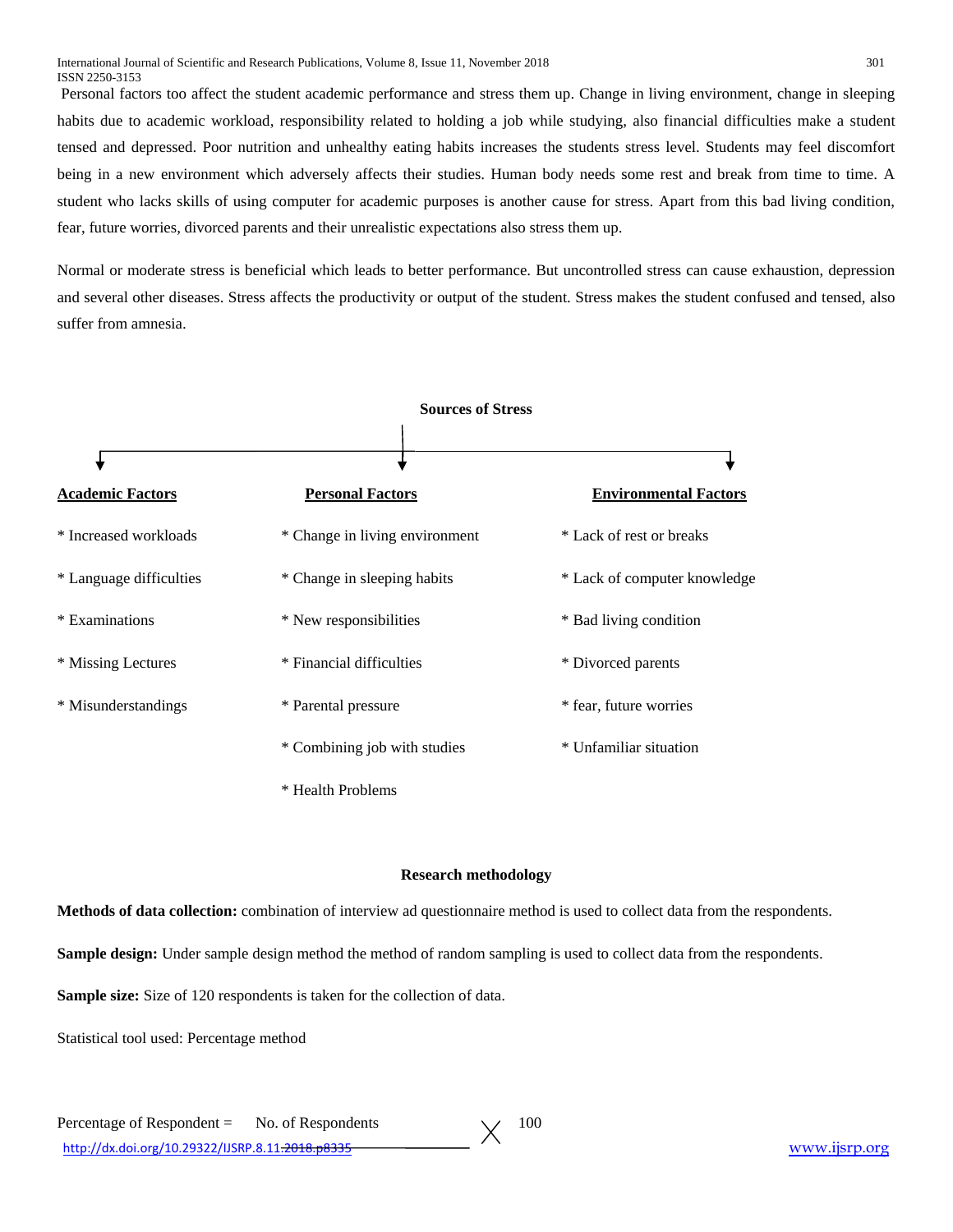# Total No. of Respondents

### **Data Analysis and Interpretations**

1. Sex ratio of the respondents.

**Table: 1** Chart: 1



### **Interpretation: The graphical representation of the table shows that out of 120 respondents, 58 were male and 62were female**

2. How stressed do you feel on a daily basis during the academic year?

| l`able: |  |
|---------|--|
|---------|--|

| Opinion                     | <b>No. of Respondents</b> | <b>Percentage of Respondents</b> |
|-----------------------------|---------------------------|----------------------------------|
| Not Stressful               | 13                        | 10.83                            |
| <b>Slightly Stressful</b>   | 21                        | 17.5                             |
| <b>Moderately Stressful</b> | 23                        | 19.16                            |
| Above Stressful             | 35                        | 29.16                            |
| <b>Extremely Stressful</b>  | 28                        | 23.33                            |
| <b>Total</b>                | 120                       | 100                              |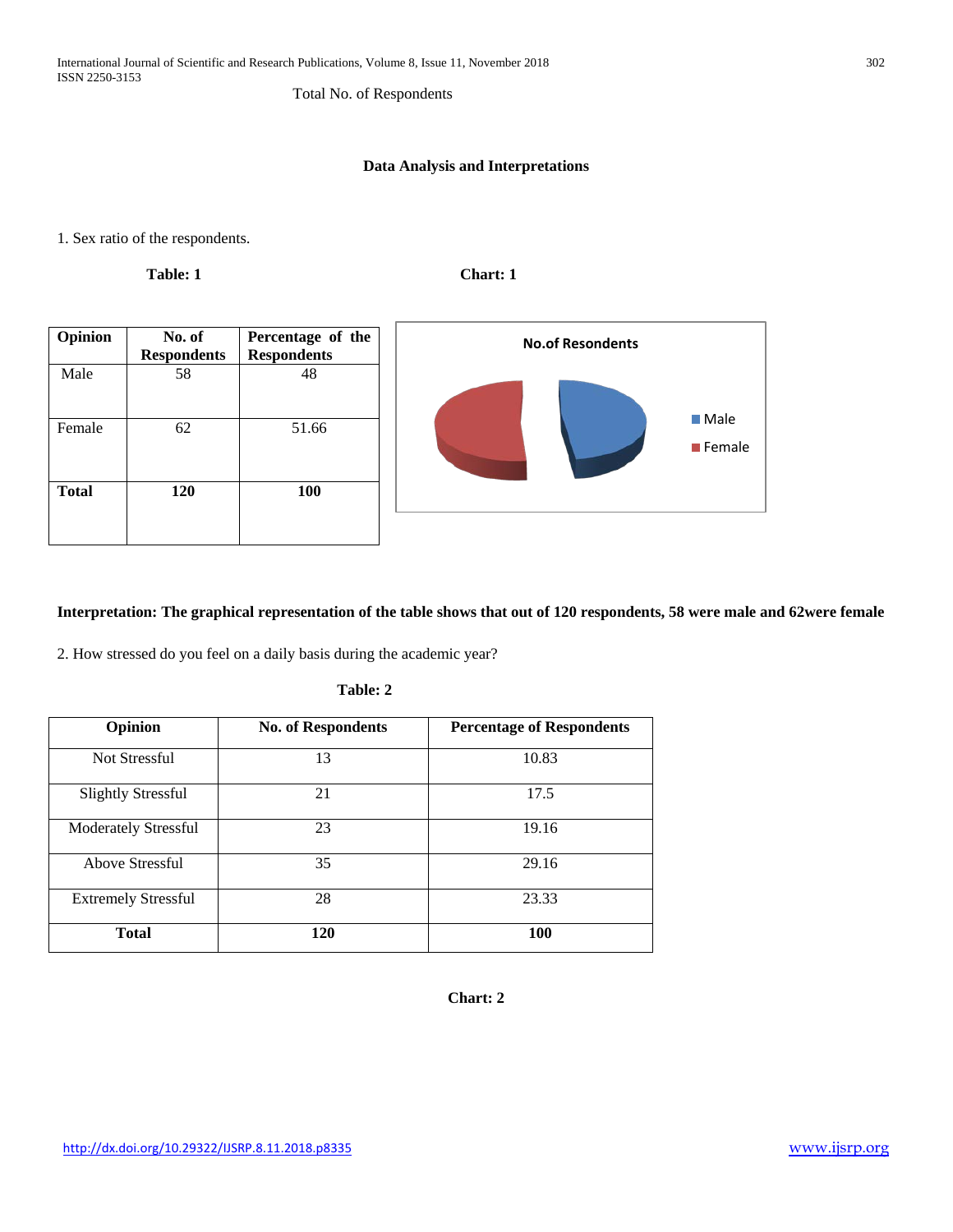

**Interpretation: The graphical representation of the table shows that 29 percent of respondents are above stressful, 23 percent commented that they were extremely stressful, about 19 percent were moderately stressful, above 17 percent were slightly stressful and above 10 percent respondents were not stressful.**

3. What are the usual causes of stress in your life?

**Table: 3**

| Opinion               | <b>No. of Respondents</b> | <b>Percentage of Respondents</b> |
|-----------------------|---------------------------|----------------------------------|
| Studies issue         | 48                        | 40                               |
| Family issues         | 32                        | 26.66                            |
| Health related issues | 19                        | 15.83                            |
| Friends issue         | 3                         | 2.5                              |
| Other                 | 18                        | 15                               |
| <b>Total</b>          | 120                       | 100                              |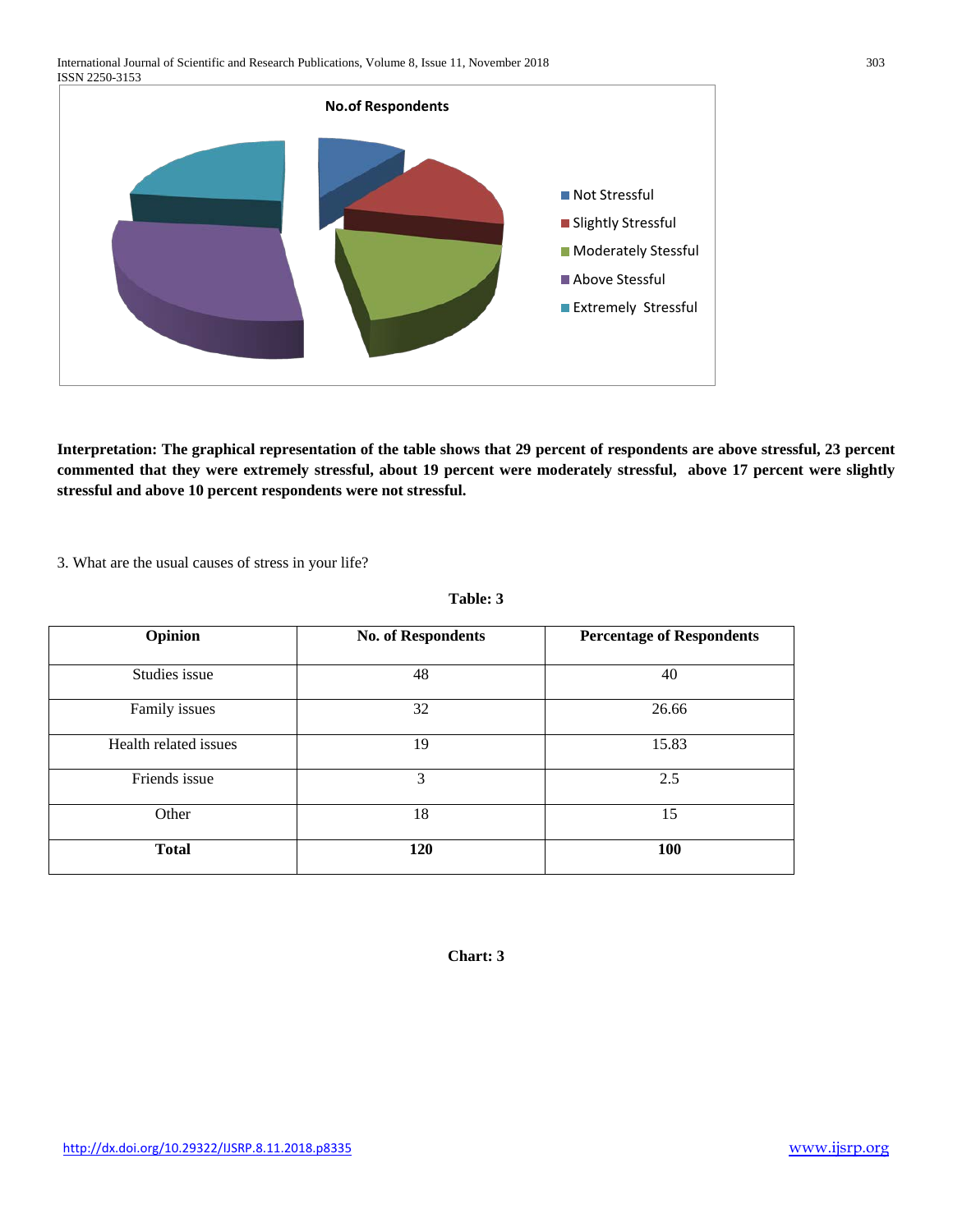

**Interpretation: The graphical representation of the table shows that 40 percent commented that they were stressed by study related issues, above 26 percent of them were stressed up with family issues, above 15 percent were affected by health issues, only 2.5 percent were affected by friends issue.**

4. What are the usual psychological or emotional effects of stress you have noticed?

| Opinion                            | <b>No. of Respondents</b> | <b>Percentage of Respondents</b> |
|------------------------------------|---------------------------|----------------------------------|
| Anxiety or Fear                    | 28                        | 23.33                            |
| Sadness/depression                 | 31                        | 25.83                            |
| Feeling of isolated, hopeless etc. | 32                        | 26.66                            |
| Restlessness                       | 11                        | 9.16                             |
| Irritability/anger                 | 18                        | 15                               |
| <b>Total</b>                       | 120                       | 100                              |

#### **Table: 4**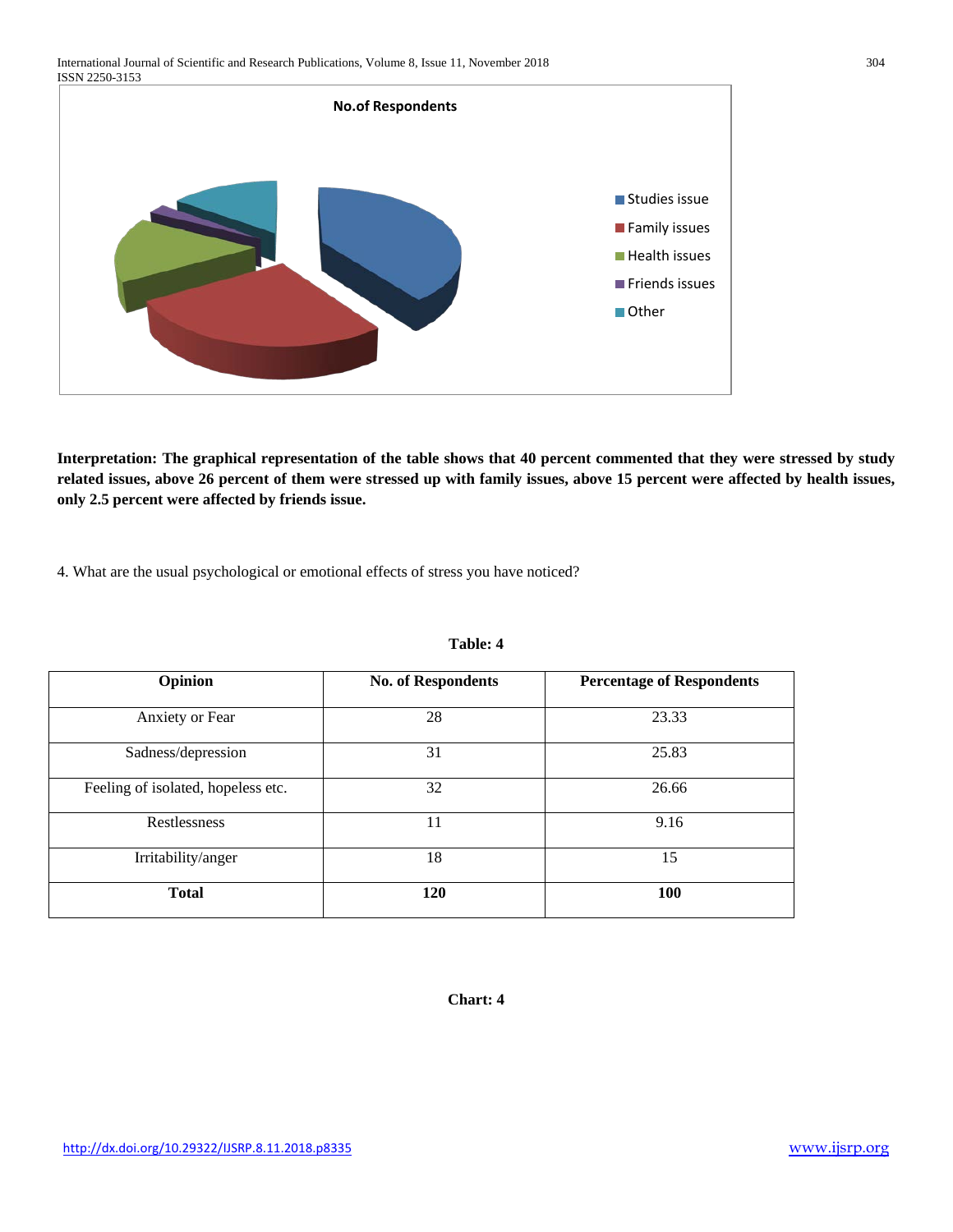

**Interpretation: The graphical representation of the table shows that above 26 percent commented, they feel like isolated when they get stressed, above 25 percent had feeling of depression, above 22 percent were anxious and rest of them had the feeling of anger and restlessness respectively.**

5. Mention the usual physical effect of stress you have noticed at yourself?

| Opinion                             | <b>No. of Respondents</b> | <b>Percentage of Respondents</b> |
|-------------------------------------|---------------------------|----------------------------------|
|                                     |                           |                                  |
| Increased heart rate/Blood pressure | 48                        | 40                               |
|                                     |                           |                                  |
| <b>Upset Stomach</b>                | 12                        | 10                               |
| Sweating/Chills                     | 22                        | 18.33                            |
| Change in sleeping pattern          | 28                        | 23.33                            |
| Others                              | 10                        | 8.33                             |
| Total                               | 120                       | 100                              |

### **Table: 5**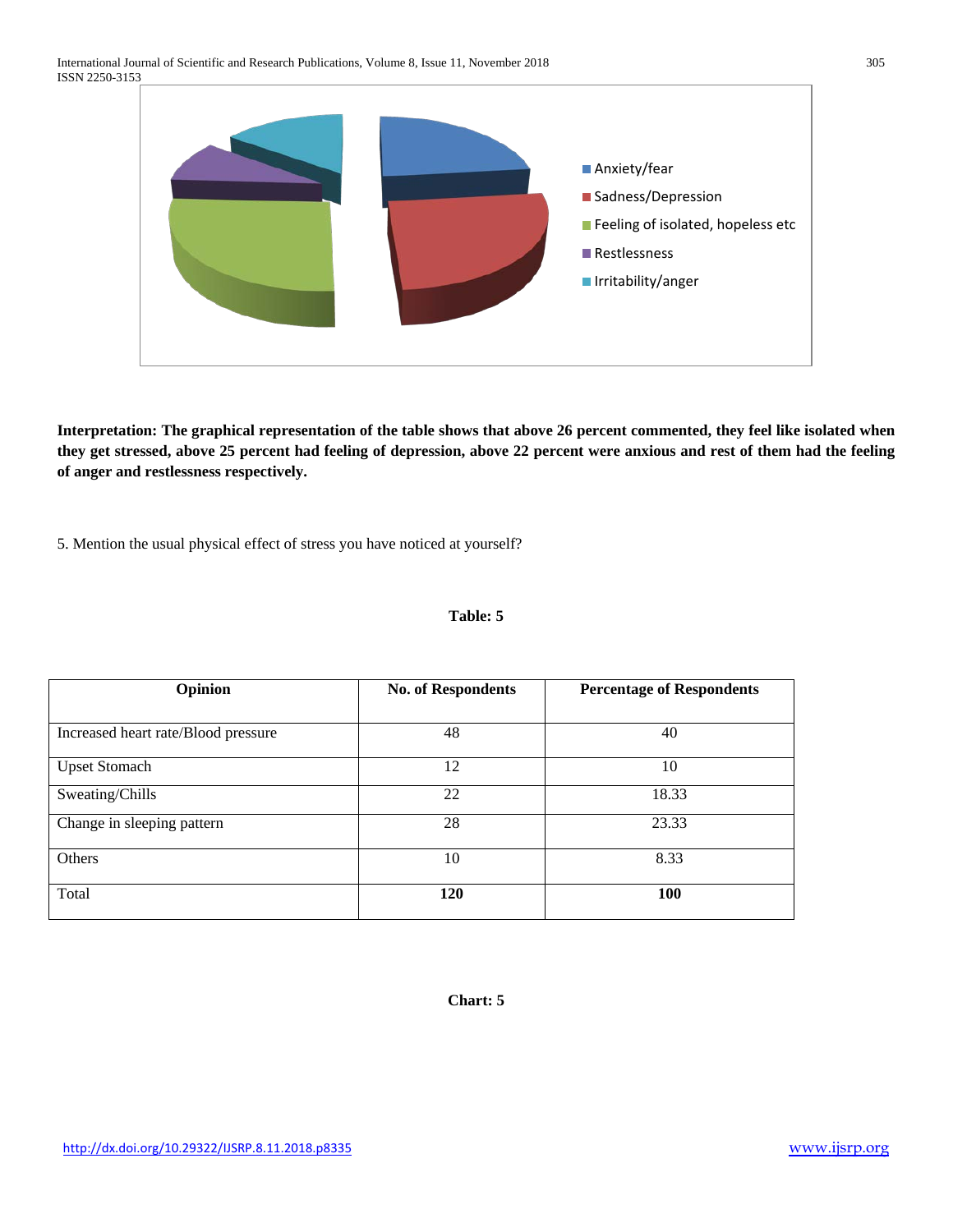**No.of Respondents** ■ Inreased heart rate/Blood Pressure Upset Stomach ■ Sweating/Chills Change in sleeping pattern Others

**Interpretation: The graphical representation of the table shows that about 40 percent commented that their heart rate and blood pressure get increased when they are stressed, above 23 percent said that their sleeping pattern get changed.**

6. Mention the most stressful factor in your current academic context?

| Opinion                                       | <b>No. of Respondents</b> | <b>Percentage of Respondents</b> |
|-----------------------------------------------|---------------------------|----------------------------------|
|                                               |                           |                                  |
| <b>Study workload</b>                         | 27                        | 22.5                             |
| <b>Language difficulty</b>                    | 24                        | 20                               |
| <b>Missing Lectures</b>                       | 19                        | 15.83                            |
| <b>Completion of assignments and seminars</b> | 34                        | 28.33                            |
| <b>Examination</b>                            | 11                        | 9.16                             |
| Work and study life balance                   | 5                         | 4.16                             |
| <b>Total</b>                                  | 120                       | <b>100</b>                       |

#### **Table: 6**

**Chart: 6**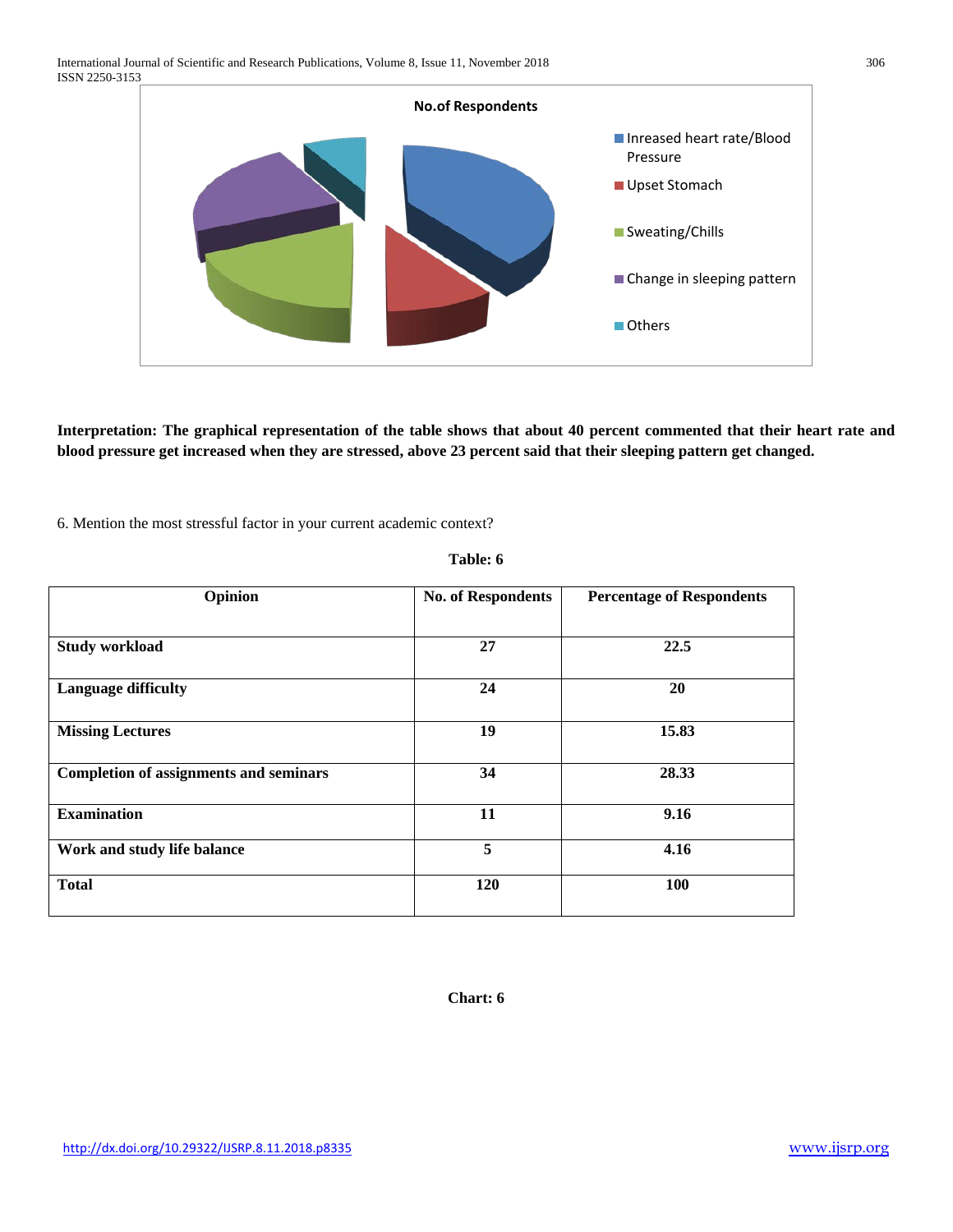International Journal of Scientific and Research Publications, Volume 8, Issue 11, November 2018 307 ISSN 2250-3153



**Interpretation: The graphical representation of the table shows that above 28 percent were stressed because of limited time for the completion of assignments and seminars, and rest of them were stressed due to study workload missing lectures, examination and work and study life balance respectively.**

|  | 7. Which of the following personal factor, more stressful in your academic life? |  |
|--|----------------------------------------------------------------------------------|--|
|--|----------------------------------------------------------------------------------|--|

| Opinion                       | <b>No. of Respondents</b> | <b>Percentage of Respondents</b> |
|-------------------------------|---------------------------|----------------------------------|
| <b>Financial difficulties</b> | 33                        | 27.5                             |
| Parental pressure             | 34                        | 28.33                            |
| Health problems               | 27                        | 22.5                             |
| Unrealistic expectations      | 19                        | 15.83                            |
| others                        | $\overline{7}$            | 5.83                             |
| Total                         | 120                       | 100                              |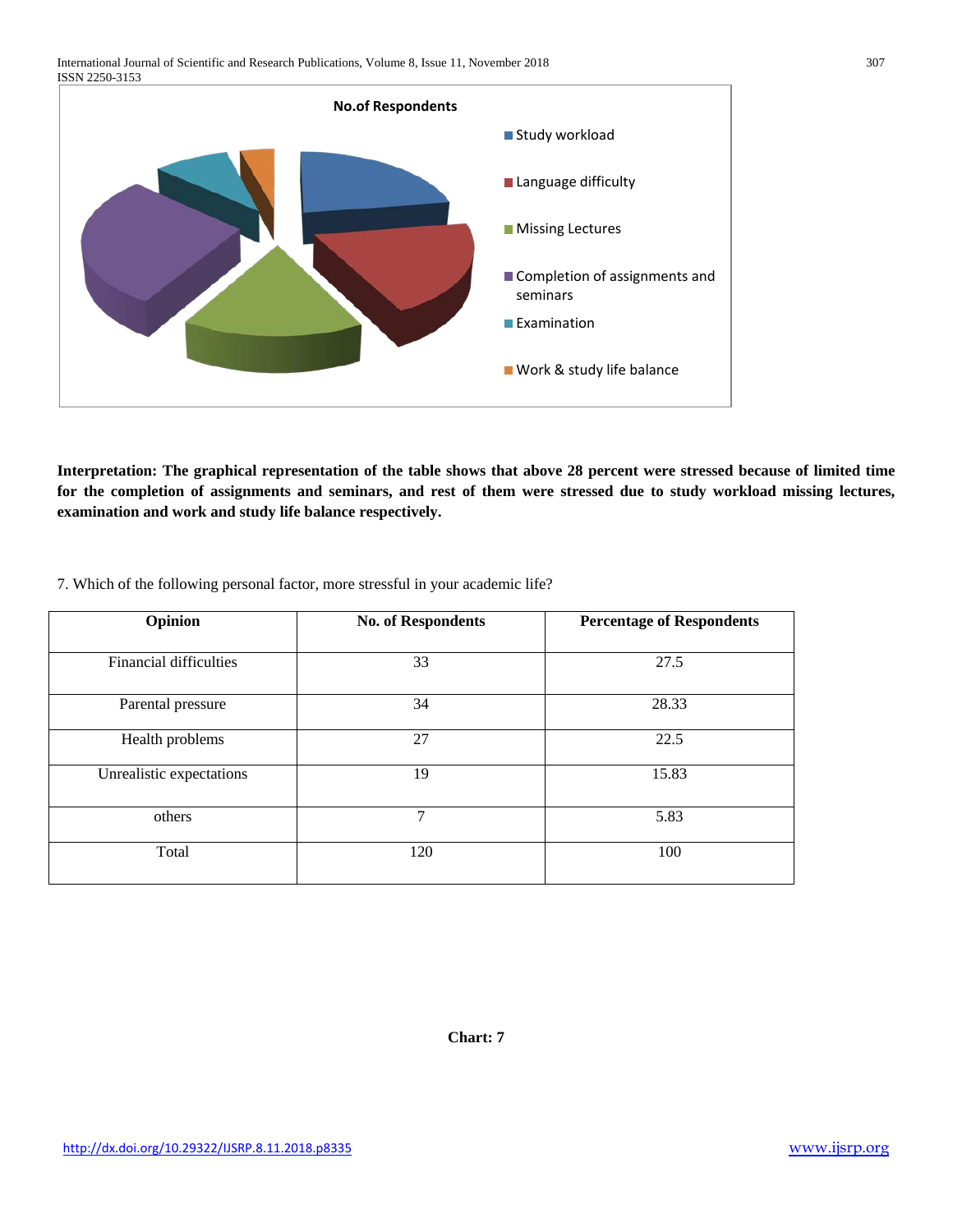

**Interpretation: The graphical representation of the table shows that above 28 percent stressed by parental pressure, above 27 percent stressed by financial difficulties.**

8. Mention your personal method to relieve stress?

| 'able: | Х |
|--------|---|
|--------|---|

| Opinion              | <b>No. of Respondents</b> | <b>Percentage of Respondents</b> |
|----------------------|---------------------------|----------------------------------|
| Sleeping             | 25                        | 28.83                            |
| Talking with someone | 27                        | 22.5                             |
| Computer games       | 21                        | 17.5                             |
| Social Media         | 36                        | 30                               |
| others               | 8                         | 6.66                             |
| <b>Total</b>         | 120                       | 100                              |

**Chart: 8**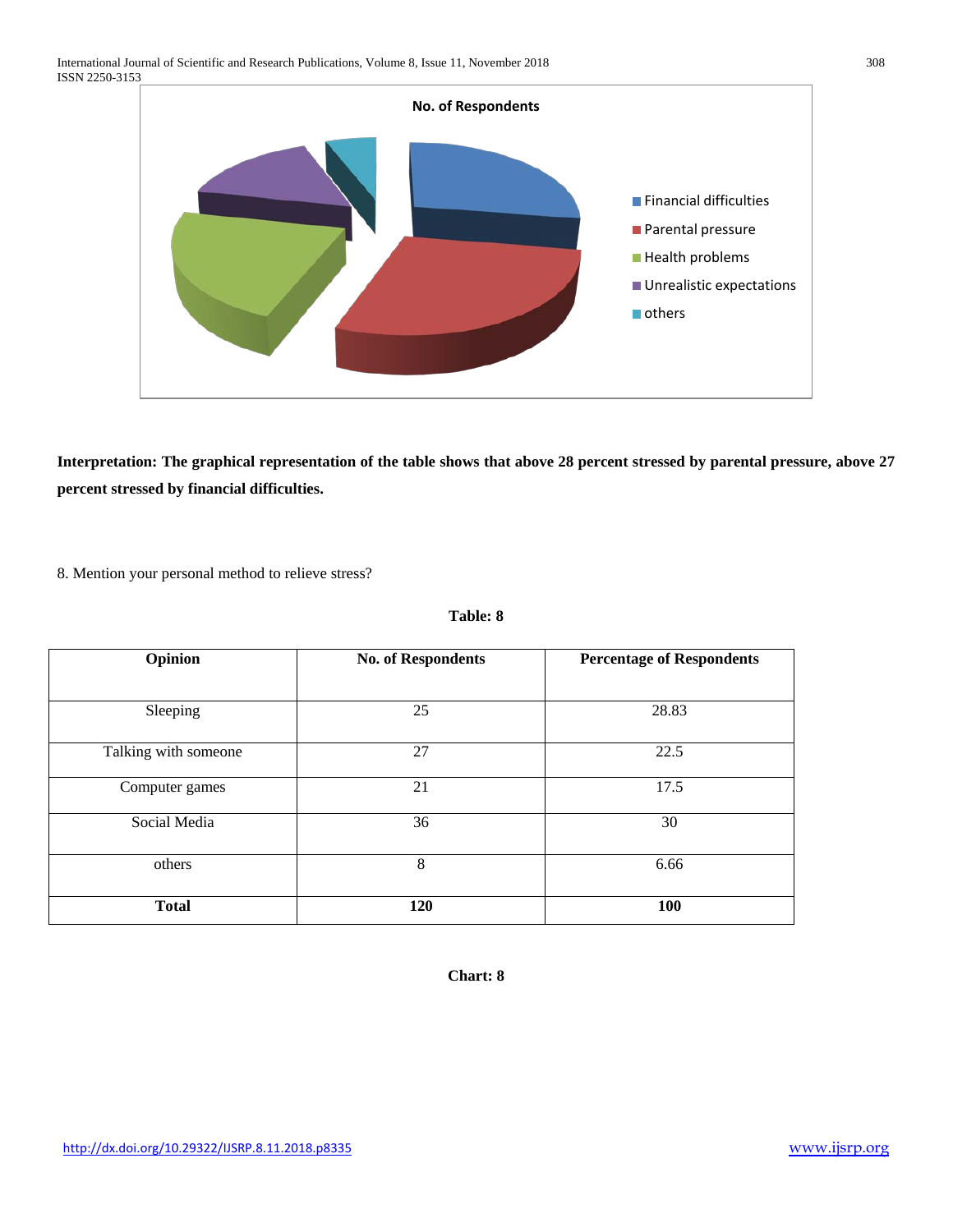

**Interpretation: The graphical representation of the table shows that above 30 percent involve in social media when they get stressed, above 28 percent commented that sleeping is their main stress relief method.**

# **Research Finding**

- College students are stressed by study workload and completion of assignments and seminars within a limited span of time.
- Financial difficulties, parental pressure and unrealistic expectations also cause stress among students.
- Some of the students also stressed by responsibility due to work and study.
- Academic Stress causes certain psychological problems like feeling of isolation, hopeless and finally depression. Stress also creates physiological problems like change in sleeping pattern, increased blood pressure, weight gain or weight loss etc .
- Students commented that involving in social media is one of their stress relief factors.

### **Conclusion**

Academic stress may adversely affect the performance and their health condition so it is very important to arrange some workshops at the beginning of each semester. Thus the students will be able to learn how they can overcome their stress while studying. Institution should also arrange classes for practicing yoga, meditation, physical exercise etc. Through effective counseling, counselors and also psychologists can help the students to reduce the stress and motivate them for better academic performance.

# **Reference**

Bernstein, D.A; Penner, L.A; Stewart, A.C and Roy, E.J (2008) Psychology (8th edition). Houghton Mifflin Company Boston New York.